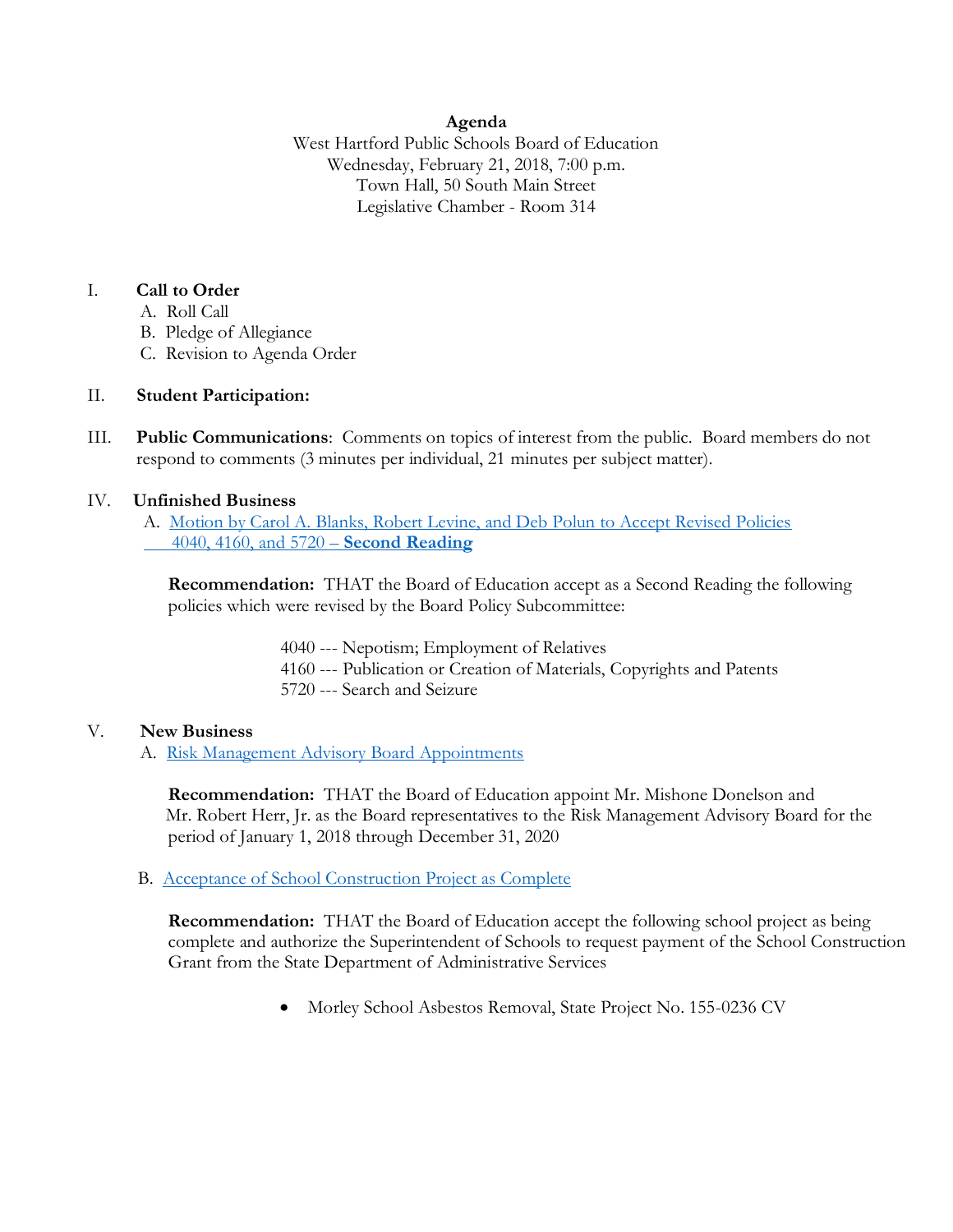C. [Approval of Plans and Specifications for Hall High School Science Laboratory Classrooms](https://www.whps.org/uploaded/BOE/BOE_Documents/20180221/V.C._Approval_of_Plans_and_Specs_for_HHS_Science_Lab..pdf?1518789142972)

**Recommendation:** THAT the Board of Education approve Phase 2 – Fixtures, Furnishings, Equipment and Data Technology Equipment plans and specifications dated February 21, 2018 for the Hall High School Science Laboratory Classrooms

D. [Proposed Calendar for 2019-2020 School Year](https://www.whps.org/uploaded/BOE/BOE_Documents/20180221/2019-2020_calendar_first_reading.pdf?1518789094811) – **First Reading**

**Recommendation:** THAT the Board of Education review as a First Reading the proposed calendar for the 2019-2020 school year

# VI. **Staff Communications and Reports**

- A. Superintendent's Report
- B. Staff Reports and Board Discussions 1. **[Rethinking School Start Times Committee Update](https://www.whps.org/uploaded/BOE/BOE_Documents/20180221/Rethinking_School_Start_Times_Update_2_v3.pdf?1518789112355)**

Background: Ms. Anne McKernan and Mr. Paul Vicinus will report.

# VII. **Routine Matters**

- A. Approval of Minutes
	- 1. Approval of the Minutes from the February 6, 2018 [Regular Board of Education meeting](https://www.whps.org/uploaded/BOE/BOE_Documents/20180221/February_6_2018_meeting.pdf?1518789076438)

**Recommendation:** THAT the Board of Education approve the minutes from the Regular Board of Education meeting of February 6, 2018

#### VIII. **Information and Reports**

- A. Board Members: Communications and Reports
	- 1. Reports from Other Boards and Organizations
	- 2. Other Information and Discussions
- B. Non-Staff Communications and Report
	- 1. Reports from Student Board Representatives

#### IX. **Future Business**

- A. Announcement of Future Meeting Dates
	- 1. Tuesday, March 6, 2018, Regular Board of Education meeting, Presentation of the Superintendent's Budget, 7:00 p.m., Town Hall, 50 South Main Street, room 314, Legislative Chamber
	- 2. Wednesday, March 14, Budget Workshop #1, 7:00 p.m., Town Hall, 50 South Main Street, room 314, Legislative Chamber
	- 3. Tuesday, March 20, 2018, Regular Board of Education meeting, 7:00 p.m., Town Hall, 50 South Main Street, room 314, Legislative Chamber
	- 4. Wednesday, March 28, BOE Public Hearing, 7:00 p.m. followed by Budget Workshop #2, Town Hall, 50 South Main Street, room 314, Legislative Chamber